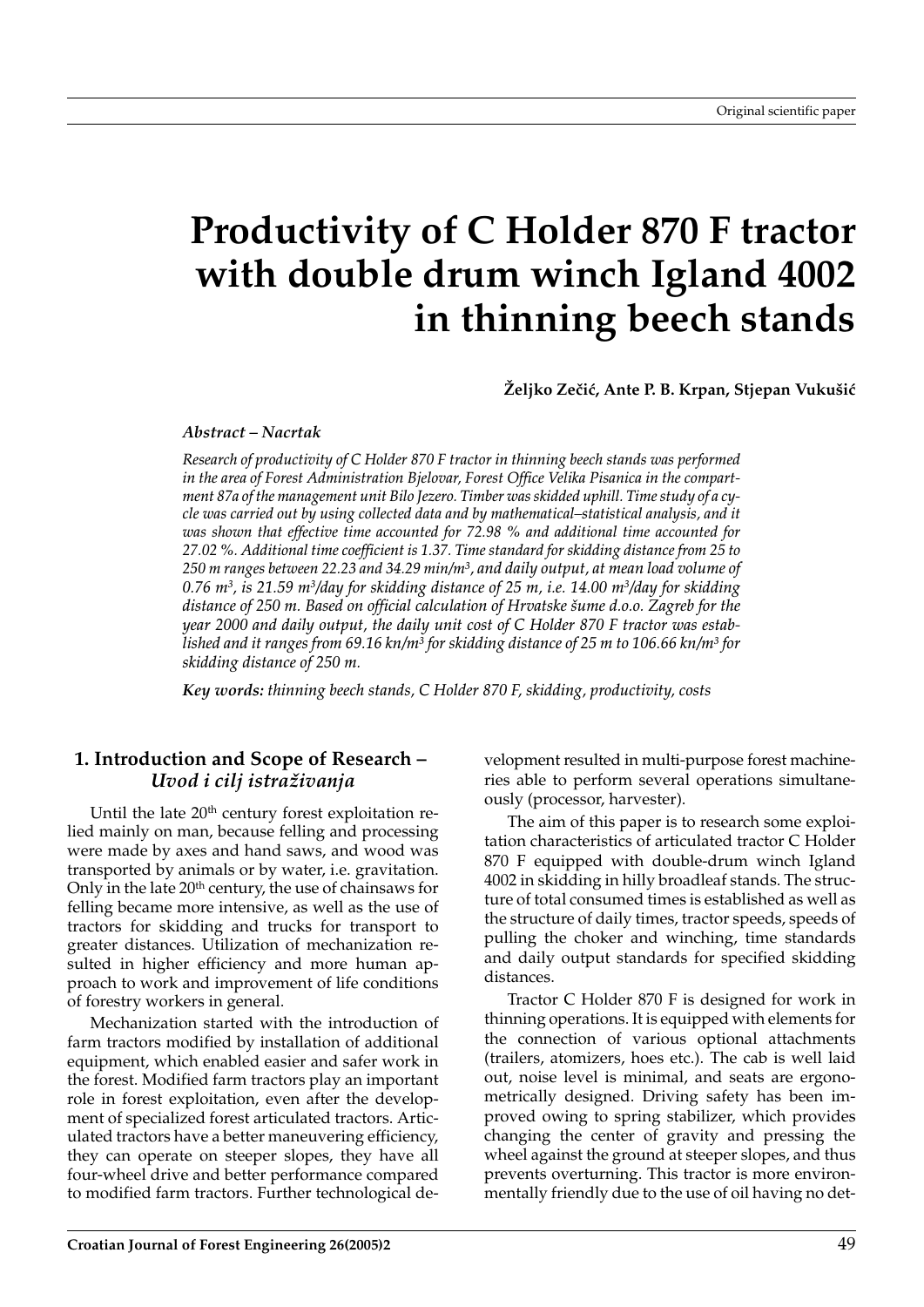rimental effect to the environment. During testing, some faults of the tractor were noticed such as: inadequate motor protection from the bottom side, too narrow tires, laterally slipping at steeper transversal slopes etc.



**Figure 1** Tractor C Holder 870 F at landing **Slika 1.** *Traktor C Holder 870 F na pomoćnom stovarištu* 

The main technical characteristics of the tractor are shown in Table 1. The tested tractor is equipped with duble-drum winch Igland 4002 manually con-

|                                                              |  | Table 1 Main technical characteristics of the tractor C Holder 870 F |
|--------------------------------------------------------------|--|----------------------------------------------------------------------|
| Tablica 1. Osnovne tehničke značajke traktora C Holder 870 F |  |                                                                      |
|                                                              |  |                                                                      |

| Tractor dimensions - Dimenzije traktora                                 |                                 |  |  |
|-------------------------------------------------------------------------|---------------------------------|--|--|
| Length - Dužina                                                         | 4950 mm                         |  |  |
| Width - <i>Širina</i>                                                   | 1594-1820* mm                   |  |  |
| Height - Visina                                                         | 2110-2360* mm                   |  |  |
| Wheel base - Razmak mostova                                             | 1827 mm                         |  |  |
| Clearance height - Prohodnost traktora                                  | 360 mm                          |  |  |
| Tractor weight – <i>Težina traktora</i>                                 | 3860-3960 kg                    |  |  |
| Max. speed - Najveća brzina                                             | 30.4 km/h                       |  |  |
| Motor characteristics - Značajke motora                                 |                                 |  |  |
| Maximum power - Najveća snaga                                           | 51.5 kW (70 KS)                 |  |  |
| Rotation speed at maximum power -<br>Br. okretaja pri najvećoj snazi    | $2500$ min <sup>-1</sup>        |  |  |
| Rotation speed at maximum moment -<br>Br. okretaja pri najvećem momentu | 222 Nm / 1800 min <sup>-1</sup> |  |  |
| Motor volume - Obujam motora                                            | $2732$ cm <sup>3</sup>          |  |  |
| Fuel tank volume -<br>Obujam spremnika za gorivo                        | 40 l                            |  |  |

trolled from the cab. The pulling force is 40 kN per each drum with braking force of 56 kN. Winch roles of 345 m in length and 8 mm in diameter (ISO 6687) were used. The manufacturer recommends the winch to be installed to a tractor with the power of 48 kW (65 kW).

# **2. Location and Methods of Research –** *Mjesto i metode istra`ivanja*

Field research was performed in the area of Forest Administration Bjelovar, Forest Office Velika Pisanica, in the compartment 87a of the management unit Bilo Jezero (Figure 2). The research involved thinning operations in beech felling site, the stand age was 69.



**Figure 2** Compartment 87a in management unit Bilo Jezero *Slika 2. Odjel 87a u gospodarskoj jedinici Bilo jezero*

In the section of an area of 60.37 ha, beech is dominating and accounts for 66.2 % of growing stock, followed by sessile oak (14.7 %) and hornbeam (13.1 %), and other species account for 10.9 % in the wood volume. In beech stands there are stronger sessile oak trees randomly distributed and hornbeam at lower level mainly. The west slope is criss-crossed in fan-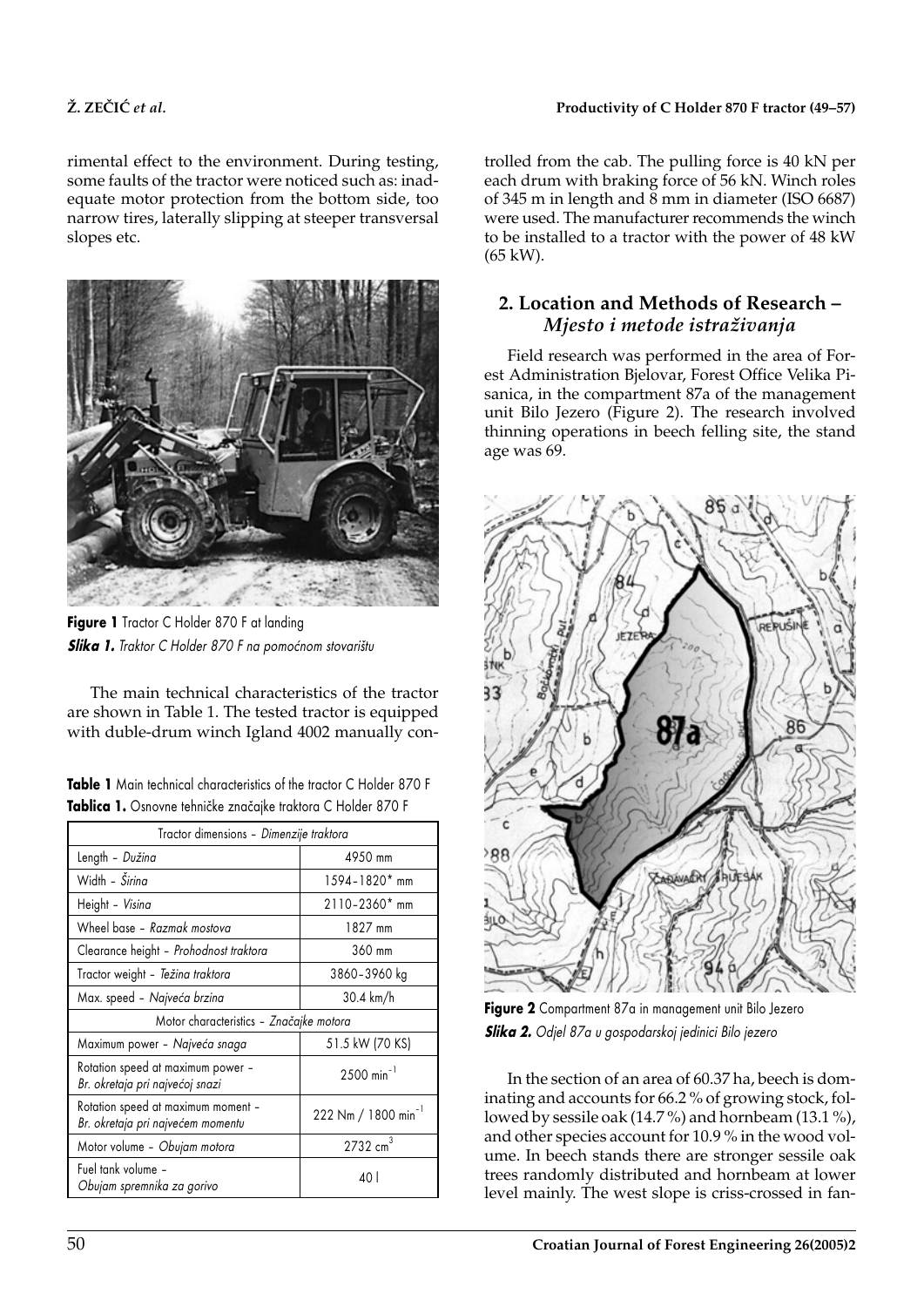#### Productivity of C Holder 870 F tractor (49–57) *Productivity of C Holder 870 F tractor* (49–57)

-shaped manner with channels and with hornbeam dominating at their ends. Total wood stock of the section is  $21.549$  m<sup>3</sup>, i.e. 356 m<sup>3</sup>/ha.

Four tractor trails were scheduled for travel of the tractor from the felling site to landing. In longitudinal profile from the landing to felling site, tractor trails go uphill, while at felling site they go along contour lines, sloping more gently. Along skid trails, soil was covered with leaves wetted with drizzle and snow, which hindered the tractor's ability to move. The forest road was used as the landing site as wood assortments were stocked along the road on both sides. The soil bearing capacity i.e. the landing site road kept changing during research depending on the amount of precipitation and number of tractor passes. The tractor was moving with difficulties when the soil was heavily soaked and partly frozen while muddy conditions caused no difficulties.

Weather conditions during research were quite unsettled. During the first few days it was raining, while during the second half of research work, the tractor was strongly hindered by snow (even up to 40 cm of snow on the ground). The ground was permanently soaked resulting in slippage of the tractor, even at lower slopes. The temperature ranged from –5 °C to 6 °C but sometimes it was as low as –10 °C in the morning.

The tractor cycle started with the drive of the unloaded tractor along the skid trails to the load forming site. After a worker fastened the logs, the tractor driver started winching and driving the loaded tractor to the landing site. Wood was winched and skidded uphill. Due to heavy rain and snow and bad soil conditions along the skid trail, quite a lot of winching was required during the drive of the loaded tractor. The work at the landing site included the following operations: unhooking the load, pulling and arranging the chokers and chains, load sorting and piling up and reversing the tractor.

Time consumption per each operation was measured by snap-back chronometry method. Distances of the tractor drives were recorded by pre-measured and posted marks along the route (pickets, marks on trees). All values were recorder in special forms. The obtained pieces of information were entered into computer and the data base was formed.

## **3. Results of Research –** *Rezultati istra`ivanja*

Table 2 shows information about the volume of skidded timber. A total of 67.06 m3 or 181 pieces of round wood was skidded in 88 cycles. Mean piece diameter was 21.7 cm, mean piece length was 8.4 m and mean piece volume was  $0.34 \text{ m}^3$ . The average number of pieces in a load was 2.1 and mean load volume was 0.762 m3

In total time consumed during thinning operations of the tractor C Holder 870 F, effective time accounts for 47.08 %, and the remaining 59.92 % are the actual delay times. Effective time per unit of skidded timber volume is 19.12 min/ $m<sup>3</sup>$  and total time consumed per unit is  $40.62 \text{ min/m}^3$ . Figure 2 shows the structure of effective time consumed, and Figure 3 shows the structure of delay time.

52.57 % of effective time accounts for tractor drive, out of which 16.50 % refers to unloaded tractor drive and 36.07 % refers to loaded tractor drive. Work at the felling site accounts for 21.23 % of effective time and work at the landing accounts for 26.20  $\frac{0}{0}$ .

In the structure of delay times, 28.62 % refers to breaks for having meals, 4.86 % is consumed for rests and pauses, while 5.09 %, i.e. 15.81 % of daily time refers to excused and unexcused breaks. Breaks due to technical reasons account for 9.52 % from daily times, while occasional works account for 9.20 %. Preparatory and final operations account for 26.71 %

**Table 2** Characteristics of timber skidded by tractor C Holder 870 F **Tablica 2.** Struktura privučenoga drvnog obujma traktorom C Holder 870 F

| Characteristic - Sastavnice                                                                 | Minimum - Najmanje | Average - Prosječno | Maximum - Najviše |  |
|---------------------------------------------------------------------------------------------|--------------------|---------------------|-------------------|--|
| Total skidded timber volume, m <sup>3</sup> - Ukupno privučeni drvni obujam, m <sup>3</sup> | 67.06              |                     |                   |  |
| Total number of pieces - Ukupan broj komada, kom.                                           | 181                |                     |                   |  |
| Total number of cycles - Ukupan broj turnusa                                                | 88                 |                     |                   |  |
| Mean load volume, $m^3$ - Srednji obujam tovara, $m^3$                                      | 0.206              | 0.762               | 2.283             |  |
| Average number of pieces in a load - Prosječan broj komada u tovaru                         |                    | 2.1                 |                   |  |
| Mean piece length, m - Srednja duljina komada, m                                            | 3.4                | 8.4                 | 20.0              |  |
| Mean piece volume, m <sup>3</sup> - Srednji obujam komada, m <sup>3</sup>                   | 0.020              | 0.340               | 1.552             |  |
| Mean piece diameter, cm - Srednji promjer komada, cm                                        | 8.0                | 21.7                | 56.0              |  |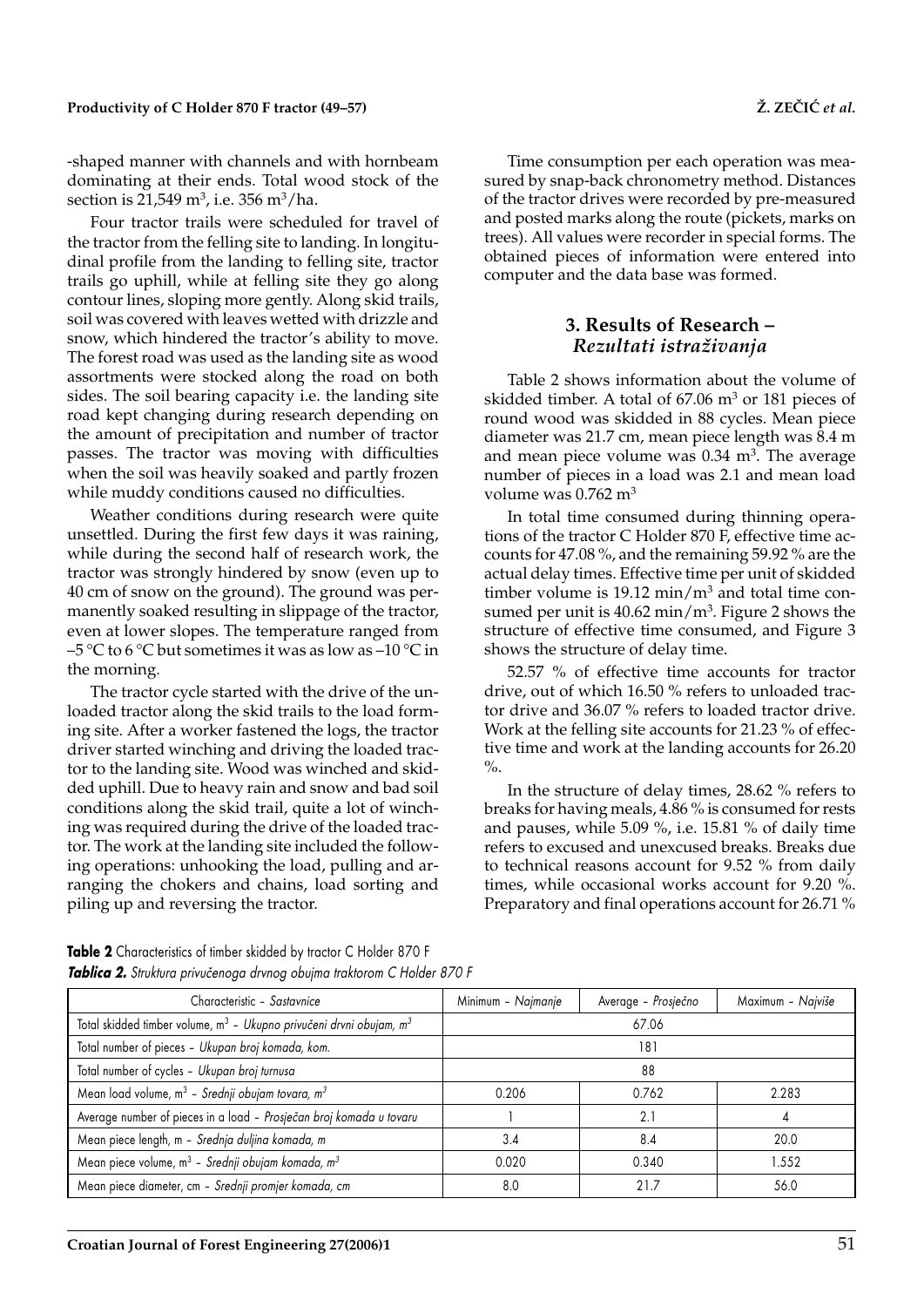of daily times. Additional time coefficient was calculated by the analysis of the structure of delay times, and it is 1.37 and 37 % of effective time, respectively.





*Slika 4. Struktura utro{enih op}ih vremena*

Drive times of loaded and unloaded tractor along the tractor skidd trail and at landing are regressed, depending on drive distances by potential equations of  $(y = a \cdot x^b)$ . Table 3 shows the obtained equations with pertaining correlation coefficients. Drive speeds of unloaded and loaded tractor along skid trails and landing are calculated by regressed time consumptions and are shown in Figure 5.

The average speed of unloaded tractor along the skid trail was 3.77 km/h and of the loaded one it was 1.33 km/h. Low speed of the loaded tractor reflects extremely bad work conditions because of which a lot of time was consumed on winching during skidding. Winching time during skidding was



**Figure 5** Drive speeds of unloaded and loaded tractor along skid trails and landing

**Slika 5.** Brzine vožnji opterećenoga i neopterećenoga traktora po *traktorskoj vlaci i po pomo}nome stovari{tu*

| Work operations<br>Radna aktivnost                                                                    | Regression equation<br>Jednadžba izjednačenja | Correlation coefficient<br>Koeficijent korelacije |
|-------------------------------------------------------------------------------------------------------|-----------------------------------------------|---------------------------------------------------|
| Drive of unloaded tractor along skidding trail<br>Vožnja neopterećenoga traktora po traktorskoj vlaci | $y = 0.0215 x^{0.9351}$                       | $R = 0.7480$                                      |
| Drive of loaded tractor along skidding trail<br>Vožnja opterećenoga traktora po traktorskoj vlaci     | $y = 0.2276 x^{0.5496}$                       | $R = 0.7388$                                      |
| Drive of loaded tractor at landing<br>Vožnja opterećenoga traktora po pomoćnom stovarištu             | $y = 0.0728 x^{0.5729}$                       | $R = 0.6720$                                      |
| Drive of unloaded tractor at landing<br>Vožnja neopterećenoga traktora po pomoćnom stovarištu         | $y = 0.0336 x^{0.7391}$                       | $R = 0.7080$                                      |

**Table 3** Regression equations of time consumption related to the distance of tractor drive along the tractor skidding trail and landing site **Tablica 3.** Jednadžbe izjednačenja utroška vremena s obzirom na udaljenost za vožnje traktora po traktorskoj vlaci i pomoćnome stovarištu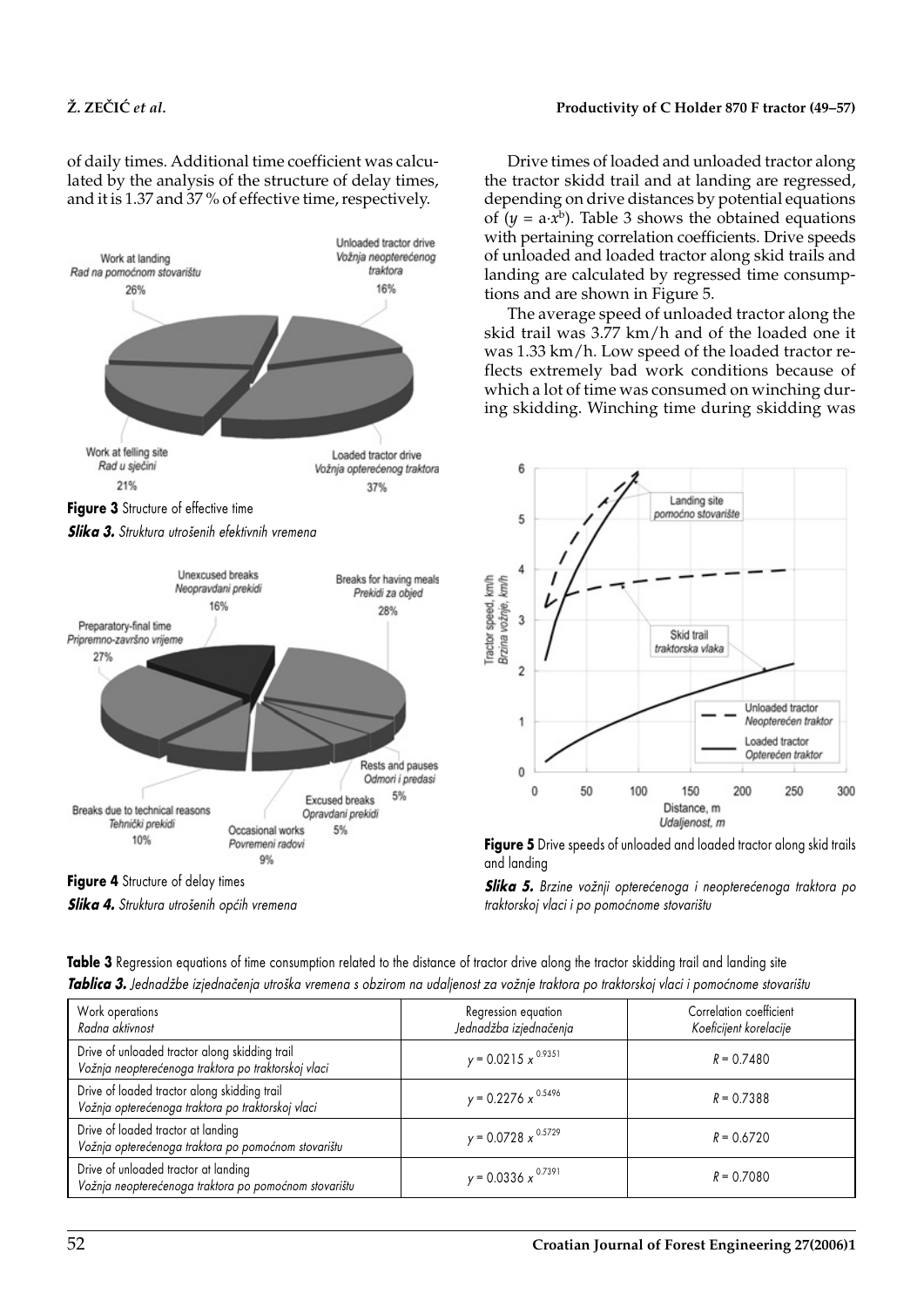| Work operations<br>Radna aktivnost                             | Regression equations<br>Jednadžba izjednačenja | Correlation coefficient<br>Koeficijent korelacije |
|----------------------------------------------------------------|------------------------------------------------|---------------------------------------------------|
| Pulling the left drum choker - Izvlačenje užeta lijevog bubnja | $y = 0.1473 x^{0.5134}$                        | $R = 0.7210$                                      |
| Pulling the right drum choker - Izvlačenje užeta desnog bubnja | $y = -0.0002x^{2} + 0.0363x + 0.1434$          | $R = 0.8190$                                      |
| Left drum winching - Privitlavanje lijevog bubnja              | $y = 0.1278 x^{0.5363}$                        | $R = 0.7211$                                      |
| Right drum winching - Privitlavanje desnog bubnja              | $y = 0.1499 x^{0.5193}$                        | $R = 0.7685$                                      |

Table 4 Regression equations of time consumption related to distances of pulling the choker and winching *Tablica 4. Jednad`be izjedna~enja utro{ka vremena s obzirom na udaljenost za izvla~enje u`adi i privitlavanje*

taken as fixed time (2.25 min/cycle) and it was added to the time consumed for the drive of the loaded tractor along skidding trail obtained by regression analysis.

The average speed of loaded tractor at landing is 4.37 km/h and it is 4.90 km/h for the unloaded one.

Times consumed for pulling the left drum choker and for winching the left and right drum were equalized by potential equations, while the parabola equation  $(y=ax^2+bx+c)$  was more convenient for time consumed for pulling the right drum choker. Correlation coefficients range from 0.7210 to 0.8190. Table 4 shows regression equations and their pertaining correlation coefficients. Speeds of pulling the choker of the left and the right drum (Figure 6) and load winching speed for the left and right drum were calculated based on regressed time consumption (Figure 7).

Speeds of pulling the choker of the left drum ranges between 0.89 km/h for the distance of 5 m and 2.45 km/h for the distance of 40 m. The speed of pulling the choker of the right drum ranges between 0.94 km/h for the distance of 5 m and 1.88 km/h for the distance of 40 m. The average speed of pulling the left drum choker is 1.78 km/h and it is higher than the speed of pulling the right drum choker, which is 1.51 km/h.

The winching speed of the left drum is also higher, i.e. it ranges from 0.99 km/h for the winching distance of 5 m to 2.60 km/h for the winching distance of 40 m. The average speed of the left drum winching is 1.91 km/h, which is 0.19 km/h higher than the average speed of the right drum winching, which is 1.72 km/h. For the distance of 5m, the right drum winching speed is 0.87 km/h and for the winching distance of 40 m the speed is 2.36 km/h.

Table 5 shows the structure of activities during the cycle time of the tractor C Holder 870 F with double drum winch for the winching distance of 250 m along the skid trail and 100 m at landing. Total cycle



**Figure 6** Speeds of pulling the choker of the left and right drum **Slika 6.** Brzine izvlačenja užeta lijevoga i desnoga bubnja



**Figure 7** Winching speeds of the left and right drum *Slika 7. Brzine privitlavanja lijevoga i desnoga bubnja*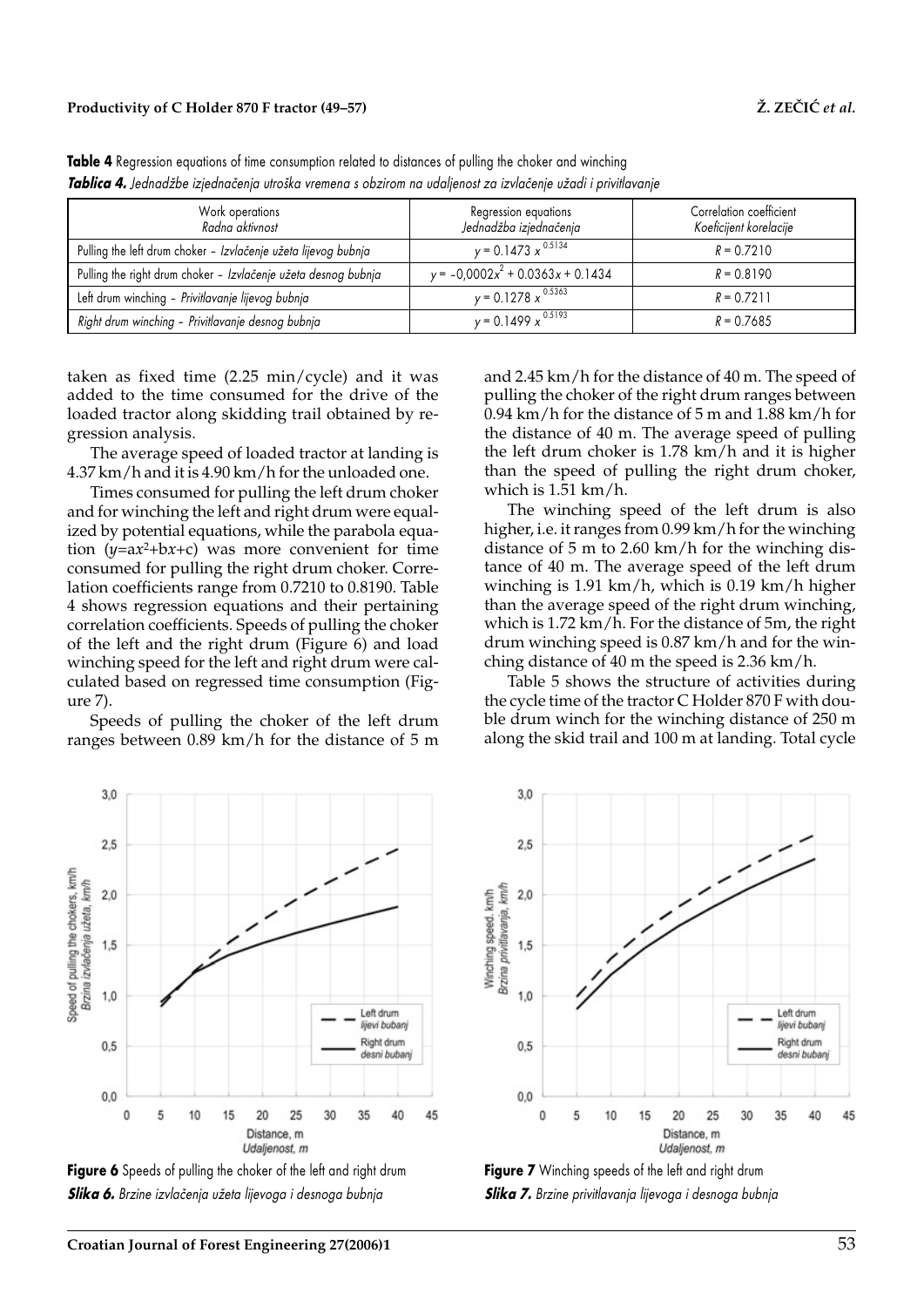# **@. ZE^I]** *et al.* **Productivity of C Holder 870 F tractor (49–57)**

Table 5 Structure of the cycle time of the tractor C Holder 870 F with double-drum winch for the winching distance of 250 m along the skid trail and 100 m at landing

| Tablica 5. Oblikovana struktura vremena turnusa traktora C Holder 870 F s dvobubanjskim vitlom za udaljenost privlačenja po vlaci i sječini 250 m i po |  |  |
|--------------------------------------------------------------------------------------------------------------------------------------------------------|--|--|
| pomoćnom stovarištu 100 m                                                                                                                              |  |  |

|                                                                                      | Time consumption<br>Utrošak vremena |                                      |                                      |  |
|--------------------------------------------------------------------------------------|-------------------------------------|--------------------------------------|--------------------------------------|--|
| Work operations<br>Vrsta aktivnosti                                                  | Total time<br>Ukupno vrijeme        | Percentage in<br>Postotni udio prema |                                      |  |
|                                                                                      |                                     | Total time<br>ukupnom vremenu        | Effective time<br>efektivnom vremenu |  |
|                                                                                      | min                                 | $\%$                                 |                                      |  |
| 1. Unloaded tractor drive<br>1. Vožnja neopterećenoga traktora                       | 3.74                                | 14.32                                | 19.61                                |  |
| 2. Loaded tractor drive<br>2. Vožnja opterećenoga traktora                           | 6.98                                | 26.72                                | 36.60                                |  |
| 3. Work at felling site<br>3. Rad u sječini                                          | 4.74                                | 18.14                                | 24.86                                |  |
| 4. Work at landing<br>4. Rad na pomoćnom stovarištu                                  | 3.61                                | 13.82                                | 18.93                                |  |
| 5. Effective time<br>5. Efektivno vrijeme                                            | 19.07                               | 72.99                                | 100.00                               |  |
| 6. Additional time (37 %)<br>6. Dodatno vrijeme (37 %)                               | 7.06                                | 27.01                                |                                      |  |
| 7. Total time<br>7. Ukupno vrijeme                                                   | 26.13                               | 100.00                               |                                      |  |
| 8. Average load volume, m <sup>3</sup><br>8. Prosječni obujam tovara, m <sup>3</sup> | 0,762                               |                                      |                                      |  |
| 9. Time standard, $min/m^3$<br>9. Norma vremena, min/ $m^3$                          | 34.29                               |                                      |                                      |  |
| 10. Daily output, m <sup>3</sup> /dan<br>10. Dnevni učinak, m <sup>3</sup> /dan      | 14.00                               |                                      |                                      |  |

time is 26.13 min. The effective time accounts for 72.99 % of total cycle time, i.e. 19.07 min. Based on the additional time coefficient (37 % of effective time), additional time is calculated and it amounts to 7.06 min and it accounts for 27.01 % in the total cycle time.

Based on average consumed fixed and regressed variable times, additional time coefficient and average load volume are determined, as well as time standard (min/ $m^3$ ) and daily output ( $m^3$ /day) of the tractor C Holder 870 F with double-drum winch Igland 4002 for the skidding distances from 25 to 250 m. Figure 8 shows time standards and daily output depending on the skidding distance.

Time standard ranges between 22.23 min/m3 for the skidding distance of 25 m and 34.29 min/m3 for the distance of 250 m. Daily output of the tractor C Holder 870 F in thinning beech stands decreases from 21.59  $\text{m}^3/\text{day}$  for the skidding distance of 25 m to  $14.00 \text{ m}^3/\text{day}$  for the skidding distance of  $250 \text{ m}$ .

Comparison has been made between the daily output of the tested tractor with the results of similar researches based on the daily output for the skidding distances of 50 and 250 m, which are 19.96  $m^3$ /day and 14.00 m<sup>3</sup>/day for C Holder 870 F. According to Zečić (1998) the daily output of the tractor Torpedo in Kutjevo ranges from  $20.05 \text{ m}^3/\text{day}$  for the winching distance of 50 m to  $15.77 \text{ m}^3/\text{day}$  for the skidding distance of 250 m. The same tractor in Pleternica has the daily output from  $15.32 \text{ m}^3/\text{day}$ for 50 m and 11.48  $\text{m}^3/\text{day}$  for 250 m. Within the same research, the tractor Ecotrac V-11-1033F has the following ranges of daily output: from  $18.93 \text{ m}^3/\text{day}$ at 50 m to  $15.18 \text{ m}^3/\text{day}$  at  $250 \text{ m}$  at the work site Kutjevo, and from  $14.60 \text{ m}^3/\text{day}$  at the skidding distance of 50 m to 11.07  $\text{m}^3/\text{day}$  at the distance of 250 m at the work site Pleternica. At the work site B, the same tractor has the output of  $24.35 \text{ m}^3/\text{day}$  at the skidding distance of 50 m to 19.80 m<sup>3</sup>/day at the skidding distance of 250 m.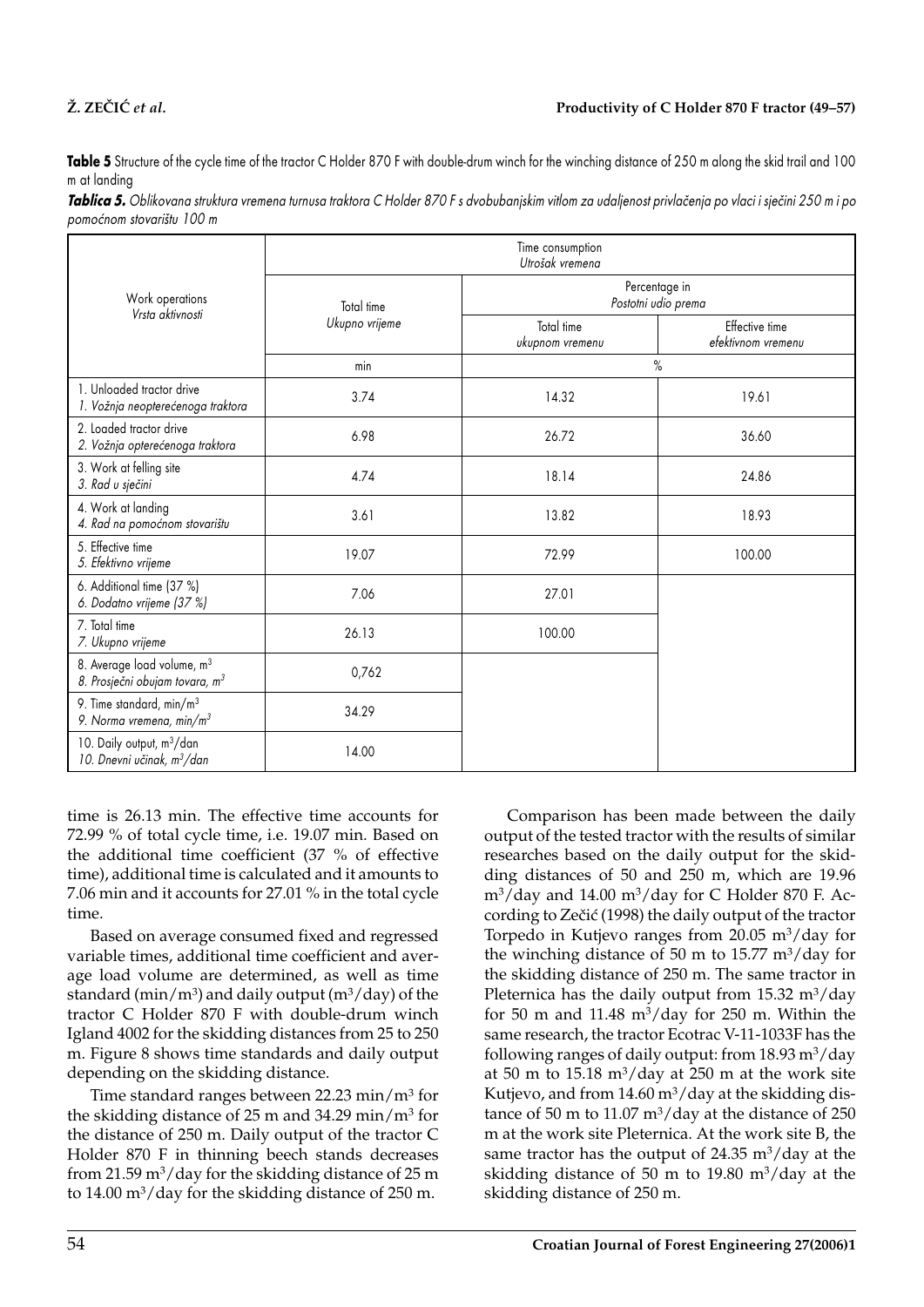Productivity of C Holder 870 F tractor (49–57)  $\check{Z}$ . ZEČIĆ *et al.* 



**Figure 8** Standard time and daily output of the tractor C Holder 870 F

**Slika 8.** Brzine vožnji opterećenoga i neopterećenoga traktora po *traktorskoj vlaci i po pomo}nom stovari{tu*

The unit cost of the tractor C Holder 870 F during skidding operations at different distances in thinning beech stands is shown in Table 6. Calculation of daily cost is based on cost estimate of *Hrvatske {ume d.o.o. Zagreb*.

**Table 6** Unit cost of timber skidding in thinning beech stands by the tractor C Holder 870 F

| Tablica 6. Jedinični trošak privlačenja oblovine iz prorednih bukovih |  |
|-----------------------------------------------------------------------|--|
| sječina traktorom C Holder 870 F                                      |  |

| Skidding<br>distance<br>Udaljenost<br>privlačenja | Daily cost<br>Dnevni trošak | Daily output<br>Dnevni učinak | Unit cost<br>Jedinični trošak |
|---------------------------------------------------|-----------------------------|-------------------------------|-------------------------------|
| m<br>m                                            | kn/day<br>kn/dan            | $m^3/day$<br>$m^3/dan$        | $kn/m^3$<br>$kn/m^3$          |
| 25                                                | 1493.19                     | 21.59                         | 69.16                         |
| 50                                                | 1493.19                     | 19.96                         | 74.81                         |
| 75                                                | 1493.19                     | 18.74                         | 79.68                         |
| 100                                               | 1493.19                     | 17.75                         | 84.12                         |
| 125                                               | 1493.19                     | 16.92                         | 88.25                         |
| 150                                               | 1493.19                     | 16.20                         | 92.17                         |
| 175                                               | 1493.19                     | 15.56                         | 95.96                         |
| 200                                               | 1493.19                     | 14.98                         | 99.68                         |
| 225                                               | 1493.19                     | 14.47                         | 103.19                        |
| 250                                               | 1493.19                     | 14.00                         | 106.66                        |

# **4. Conclusions – Zaključci**

The research of productivity of the tractor C Holder 870 F in thinning beech stands was performed in the area of Forest Administration Bjelovar, Forest Office Velika Pisanica in the compartment 87a of the management unit Bilo Jezero.

In total time consumption, effective time accounts for 47.08 %, and delay time for 52.92 %. The total volume of the skidded timber is 67.06 m<sup>3</sup>. The average daily output is  $7.45 \text{ m}^3/\text{day}$ .

The average speed of the unloaded tractor along tractor trail is 3.77 km/h and of the loaded tractor it is 1.33 km/h. The speed of the loaded tractor is influenced by bad soil conditions on the tractor trail caused by rain and snow, which made the movement of the tractor more difficult with the effect of increased time consumption due to frequent winching during the drive.

The average speed of the left drum choker pulling is 1.78 km/h and it is higher than the average speed of the right drum choker pulling, which is 1.51 km/h. The average winching speed of the left drum is 1.91 km/h, which is 0.19 km/higher than average winching speed of the right drum, which is 1.72 km/h.

The average drive speed of the loaded tractor at the landing is 4.37 km/h and of the unloaded one 4.90 km/h.

Time standard for the skidding distance from 25 to 250 m ranges between 22.23 and 34.29 min/m3 and the daily output for the average load volume of  $0.762 \text{ m}^3$  is 21.59 m<sup>3</sup>/day for the skidding distance of 25 m and 14.00  $\text{m}^3/\text{day}$  for the skidding distance of 250 m. Based on daily performance, it is possible to increase the tractor productivity by 2.9 (15 m) to 1.9 (250 m) times related to the average actual daily output of  $7.45 \text{ m}^3/\text{day}$ .

Based on calculations and daily output, unit cost of C Holder 870 F tractor was established and it ranges from 69.16 kn/m3 for skidding distance of 25 m to 106.66 kn/m3 for skidding distance of 250 m.

# **5. References –** *Literatura*

Bojanin, S., 1982: Skupljanje trupaca vitlom. Mehanizacija šumarstva 7 (11-12): 297-318.

Bojanin, S., Krpan, A. P. B., 1994: Eksploatacija {uma pri različitim radnim uvjetima u Hrvatskoj. Šumarski list 118 (9–10): 271–282.

Bojanin, S., Krpan, A. P. B., Beber, J. 1988: Privlačenje drva iz prorednih sastojina u prigorju. Mehanizacija šumarstva 13(11–12): 161–185.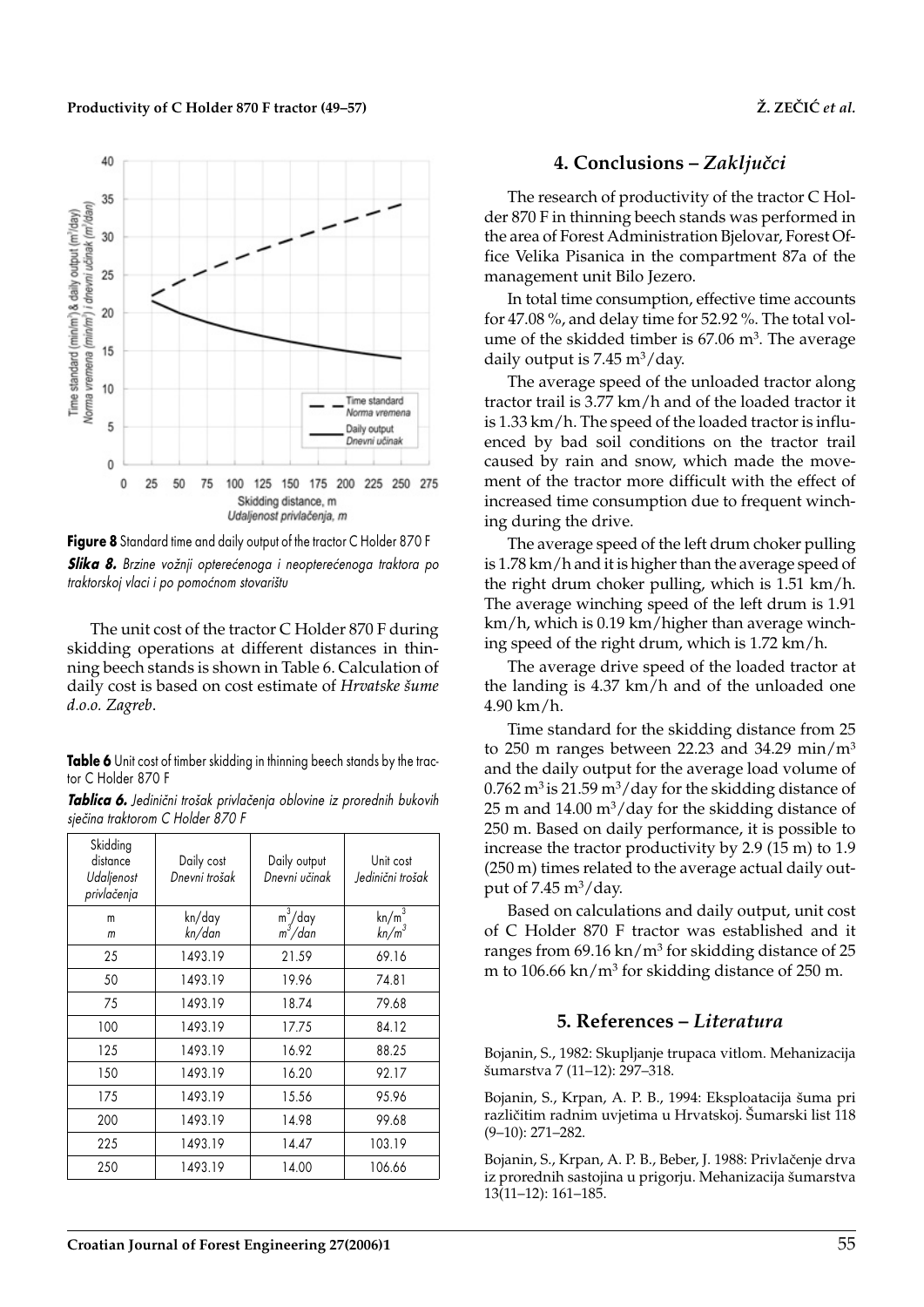Krpan, A. P. B., 1992: Iskorišćivanje šuma. U: Šume u Hrvatskoj (ur. Đuro Rauš), Šumarski fakultet Sveučilišta u Zagrebu, Zagreb, 153–170.

Krpan, A. P. B., Šušnjar, M., Poršinsky, T., Zečić, Ž., 2000: Efficiency of tractors in thinnings (Forest and Wood Technology vs. Environment) Klvač, Radomir; Vojaček, Aleš; Kadlec, Jiri (ur.). Brno: Mendel University of Agriculture and Forestry Brno, 189–196.

Krpan, A. P. B., Zečić, Ž., 2001: Analiyse der arbeit des Knickschleppers Timberjack 240 C beim holzrüken auf den neigungen (Analiza rada zglobnog traktora Timberjack 240 C kod privlačenja na nagibima). 35. Intenationales symposium Mechanisierung der waldarbeit, Brno, Chech Republic.

Taboršak, D., 1987: Studij rada. Tehnička knjiga, Zagreb, 1–214.

Zečić, Ž., 1998: Skupni rad pri proredama u sastojinama Požeškog gorja s posebnim osvrtom na privlačenje drva traktorima. Magistarski rad. Šumarski fakultet Sveučilišta u Zagrebu.

Zečić Ž., 2001: Proizvodnost i troškovi traktora u brdskim proredama (Productivity and costs of tractor in thinnings on hilly terrain). U: Znanost u potrajnom gospodarenju hrvatskim {umama, Zagreb, 507–523.

Zečić, Ž., 2003: Optimizacija skupnoga rada pri eksploataciji bjelogoričnih prorednih sastojina panonskog gorja (Optimization of group work in harvesting broadleaf thinning stands of the Pannonian mountains). Disertacija, Šumarski fakultet Sveučilišta u Zagrebu, Zagreb, 1-313.

Zečić, Ž., Pentek, T., 2003: Characteristics and factors of teamwork in harvesting natural broadleaved stands. Enviromental Management, Faculty of Chemical Engineering nad Technology. Koprivanec, N. (ur.), Zagreb, Book of papers, 221–235.

Zečić, Ž., Poršinsky, T., Šušnjar, M., 2004: Neki rezultati eksploatacije brdskih prorednih sastojina skupnim radom uz osvrt na izbor metode studija vremena (Some harvesting results in hilly thinning stands by group labor with a review of selection of time study method). Šumarski list 128 (7–8): 381–389.

Zečić, Ž., Krpan, A. P. B., 2004: Efficiency of group work in harvesting mountainous broadleaf thinning stands. Zbornik gozdarstva in lesarstva 74: 41–57, Ljubljana.

Zečić, Ž., Marenče, J., 2005: Mathematical models for optimisation of group work in harvesting operation (Matematički modeli optimizacije skupine radnika pri pridobivanju drva), Croatian Journal of Forest Engineering 26 (1): 29–37, Zagreb.

## *Sa`etak*

## **Proizvodnost traktora C Holder 870 F s dvobubanjskim vitlom Igland 4002 u**

#### **prorednim bukovim sastojinama**

*Istra`ivanje proizvodnosti traktora C Holder 870 F prorednim bukovim sje~inama obavljeno je na podru~ju U[P Bjelovar, [umarija Velika Pisanica u 87a odsjeku gospodarske jedinice Bilo jezero. Privla~enje drva traktorom odvijalo se uzbrdo.*

*U strukturi ukupno utro{enoga vremena efektivno vrijeme ~ini 47,08 %, a op}a vremena 52,92 %. Ukupno je privučeno 67,06 m<sup>3</sup> drvnoga obujma. Ostvaren je prosječni dnevni učinak od 7,45 m<sup>3</sup>/dan.* Temeljem prikupljenih podataka i matematičko-statističkih analiza oblikovana je struktura vremena turnusa. *U strukturi vremena turnusa efektivno vrijeme ~ini 72,98 %, a dodatno vrijeme 27,02 %. Koeficijent dodatnoga vremena je 1,37. Prosje~na brzina kretanja neoptere}enoga traktora po traktorskoj vlaci iznosi 3,77 km/h, a optere}enoga 1,33 km/h. Na brzinu kretanja optere}enoga traktora utjecalo je lo{e stanje tla traktorske vlake zbog ki{nih i snje`nih vremenskih uvjeta, {to je za posljedicu imalo ote`ano kretanje traktora i povećani utrošak vremena zbog učestaloga privitlavanja tijekom vožnje. Prosječna brzina izvlačenja užeta* lijevoga bubnja iznosi 1,78 km/h i veća je od prosječne brzine izvlačenja užeta desnoga bubnja koja iznosi 1,51 km/h. Prosječna brzina privitlavanja lijevoga bubnja iznosi 1,91 km/h što je za 0,19 km/h veće od prosječne *brzine privitlavanja desnoga bubnja koja iznosi 1,72 km/h. Prosje~na brzina vo`nje optere}enoga traktora po pomo}nom stovari{tu iznosi 4,37 km/h, a neoptere}enoga 4,90 km/h.*

*Norma vremena za udaljenost privla~enja od 25 do 250 m kre}e se od 22,23 do 34,29 min/m3, a dnevni u~inak uz prosje~ni obujam tovara od 0,762 m3 iznosi 21,59 m3/dan za udaljenost privla~enja 25 m odnosno 14,00 m3/dan za privla~enje na udaljenosti od 250 m. Temeljem kalkulacija tvrtke »Hrvatske {ume« d.o.o.* Zagreb za 2000. godinu i dnevnoga učinka izračunat je i jedinični dnevni trošak traktora C Holder 870 F koji *se kre}e od 69,16 kn/m3 za udaljenost od 25 m do 106,66 kn/m3 za udaljenost privla~enja od 250 m.*

*Klju~ne rije~i: proredne bukove sastojine, C Holder 870 F, privla~enje uzbrdo, proizvodnost*